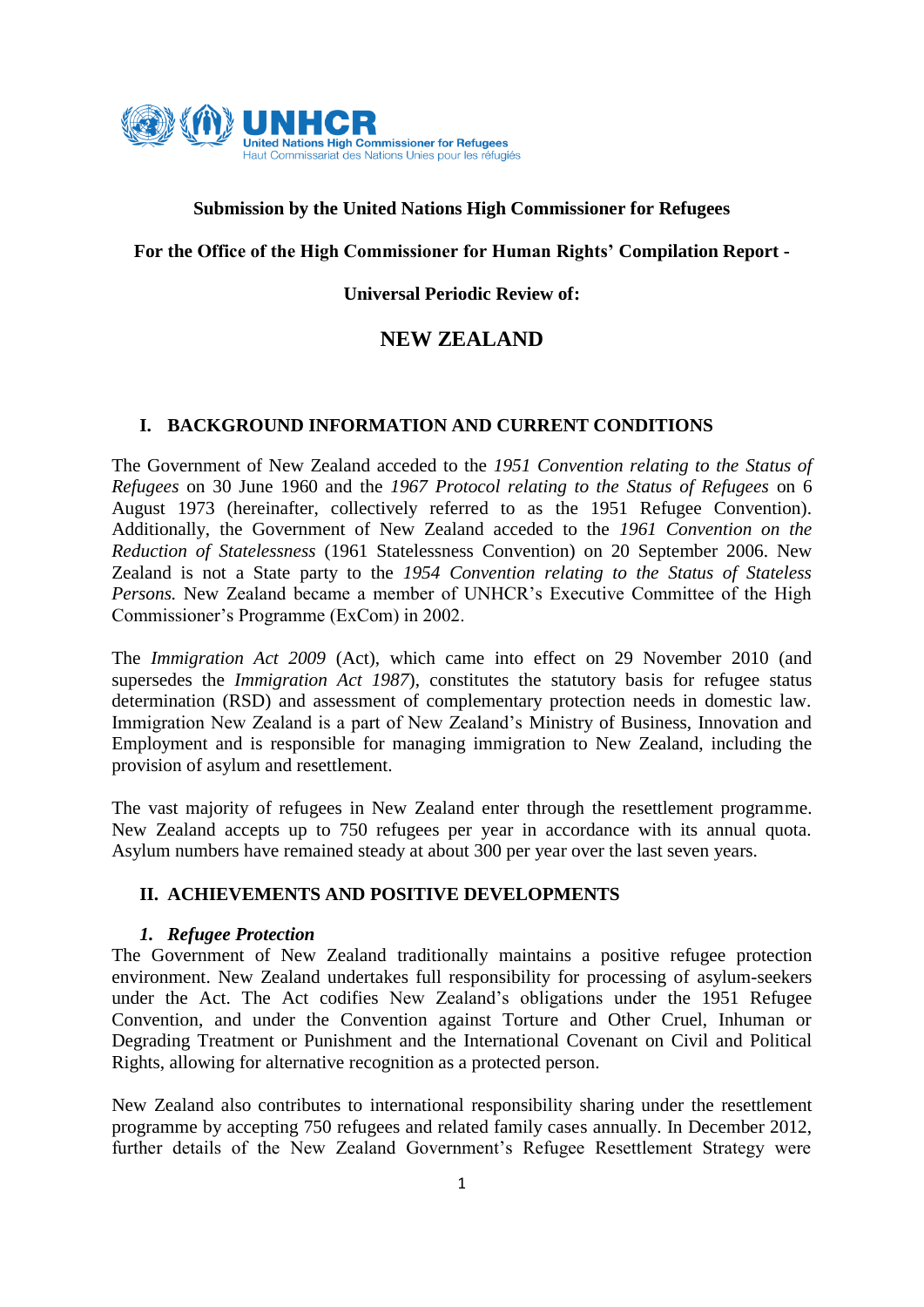released, which indicated a positive focus on the areas of employment, health, education and housing for refugees. UNHCR welcomes the launch of this strategy as an important framework for refugee protection during the resettlement and settlement processes.

#### *2. Birth Registration*

Birth registration is essential to ensuring the right of every child to acquire a nationality, by establishing proof of the link between the individual and the State because it documents where a person was born and who a person's parents are and thereby serves to prevent statelessness. UNHCR welcomes the Births, Deaths, Marriages and Relationships Registration Act 1995 (Registrations Act) which lays out a legislative framework ensuring birth registration for all children born in New Zealand (Section 5) as well as any birth that occurs on an aircraft or ship flying the New Zealand flag (Section 8). Other positive aspects of the Registrations Act are the safeguard it provides in respect of birth registration for newborn foundlings found abandoned in the country (Section 7) and facilitation of late birth registration (Section 16).

### *3. Nationality and statelessness*

The provisions in the Citizenship Act 1977 (last amended on 29 November 2010) meet New Zealand's obligations under the 1961 Convention. For example, children born in New Zealand who would otherwise be stateless can acquire citizenship automatically (Section 6(a)) and children who were born abroad to a New Zealand citizen by descent can be registered as a citizen, if they would otherwise be stateless (Section 7). Foundlings are deemed to be New Zealand citizens, if investigations have failed to establish the identity of at least one parent (Section 6(b)). Any person who would otherwise be stateless may be granted the citizenship, if the Minister for Internal Affairs deems appropriate (Section 9). In addition, citizens of New Zealand can only make a declaration of renunciation of their nationality, when they are recognized by the law of another country as a citizen (Section 15). There is no provision stipulating loss or withdrawal of citizenship for citizens of New Zealand who have long-term residence abroad and New Zealand's nationality cannot be deprived in any case, if it would leave the person stateless (Section 17).

### **III. KEY ISSUES, CHALLENGES AND RECOMMENDATIONS**

### **Issue 1: Refugee Resettlement**

Whereas New Zealand's resettlement programme represents a positive model both regionally and globally, UNHCR continues to encourage the Government of New Zealand to increase its overall refugee quota in order to respond to the increasing resettlement needs globally. In particular, UNHCR has also expressed concern with regard to the requirement of the New Zealand Government that resettlement from Africa and the Middle East be supported by the presence of family links in New Zealand. This requirement limits the scope for inclusion of protection priority cases and further impacts on the overall geographic balance of the quota.

In February 2013, the Government of New Zealand announced a bilateral agreement with Australia indicating that from June 2014, 150 refugees from Australia will be accepted by New Zealand each year. Should these places be taken from the existing quota, UNHCR is concerned that this may negatively impact the geographical balance of New Zealand's resettlement programme and result in an effective reduction in the overall capacity of the resettlement programme to respond to protection priority cases identified by UNHCR globally.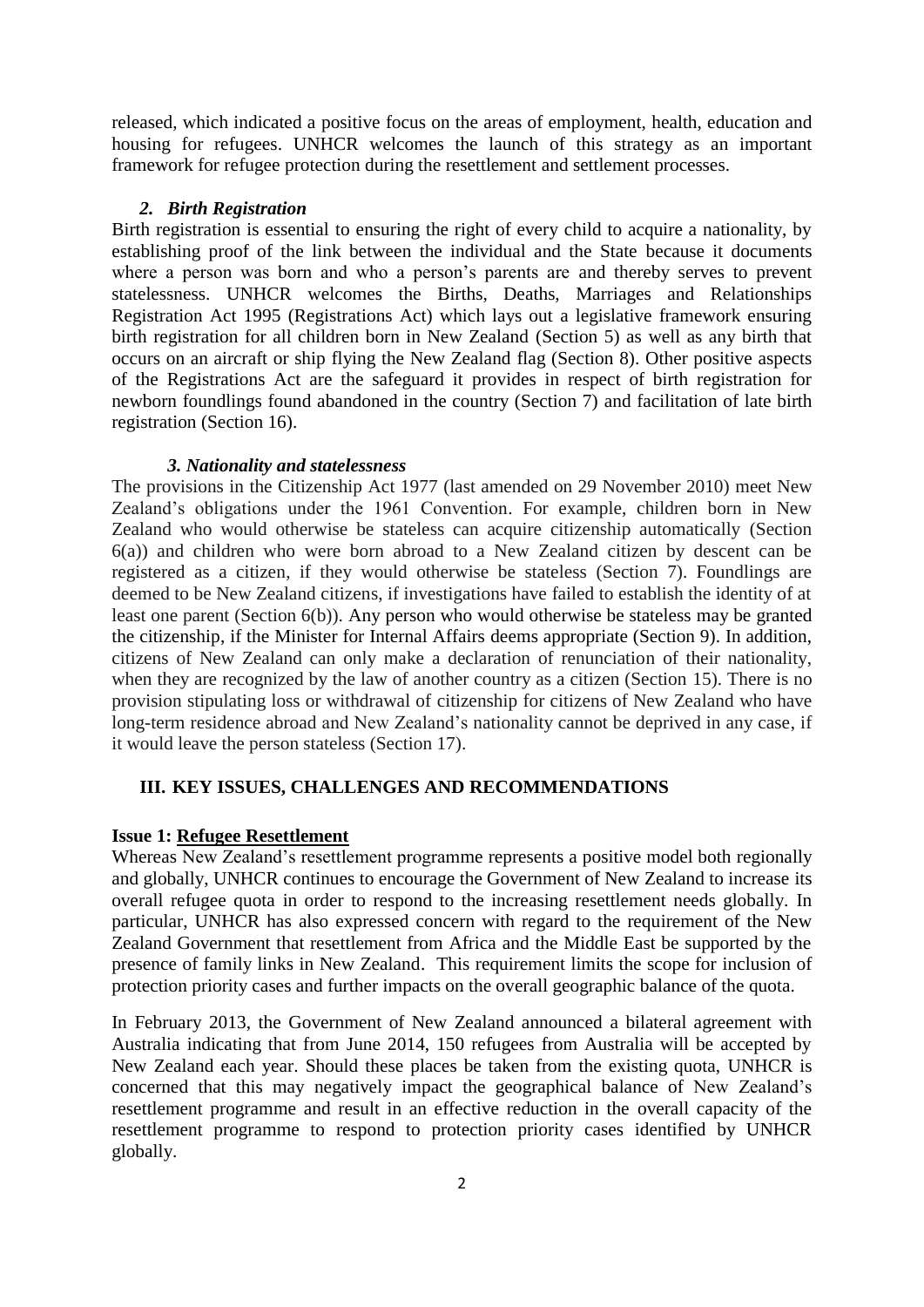## **Recommendations**:

UNHCR recommends that the Government of New Zealand:

- Consider increasing its resettlement quota or, at a minimum, accounting for the 150 places from Australia as additional to the total resettlement quota, thus preserving the spaces available for resettlement.
- Maintain the global character of the resettlement programme by reflecting a full geographic spread and ensure that priority focus remains on protection needs and vulnerability of individuals when assessing resettlement caseloads rather than place of origin or connection with New Zealand.

## **Issue 2: Protection gaps within the proposed Immigration Amendment Bill 2012**

UNHCR welcomed the opportunity to comment<sup>1</sup> on the draft Immigration Amendment Bill 2012, yet to be passed, which is designed to respond to the possibility of 'mass groups' of asylum-seekers (originally set at 10 or more persons, but in amended legislation now defined as 30 or more persons) arriving in New Zealand by boat.

The proposed legislative amendments raise important concerns about the compatibility with New Zealand's obligations under the 1951 Refugee Convention and other human rights instruments to which it is party. Furthermore, it represents a significant change of direction from New Zealand's historically very positive approach to asylum-seekers and refugees.

## *Discrimination*

The draft Immigration Amendment Bill 2012 introduces provisions that promote the differential treatment, including in relation to detention, of asylum-seekers and refugees based solely on their mode of arrival by boat. This raises concerns regarding compliance with the principle of non-discrimination and Article 31 of the 1951 Refugee Convention, which takes into account the fact that refugees may be compelled to enter a country illegally in order to escape persecution and which also provides that Contracting States shall not apply to the movements of refugees restrictions other than those which are strictly necessary, and that any restrictions shall only be applied until such time as their status is regularized, or they obtain admission to another country.

## *Suspension of Refugee Status Determination*

Under this new draft, there exists the potential for the suspension of refugee status determination. No regulations have been proposed which outline the circumstances under which this step may be contemplated, however, leading to concerns that such a suspension may be arbitrary in nature.

## *Administrative Detention*

The draft Immigration Amendment Bill 2012 introduces a provision which requires the mandatory detention of asylum-seekers who arrive in New Zealand by boat as part of a 'mass group' containing 30 or more persons.

 1 UNHCR's written submission on the legislation can be found at:

[http://unhcr.org.au/unhcr/index.php?option=com\\_content&view=article&id=249&catid=37&Itemid=61](http://unhcr.org.au/unhcr/index.php?option=com_content&view=article&id=249&catid=37&Itemid=61)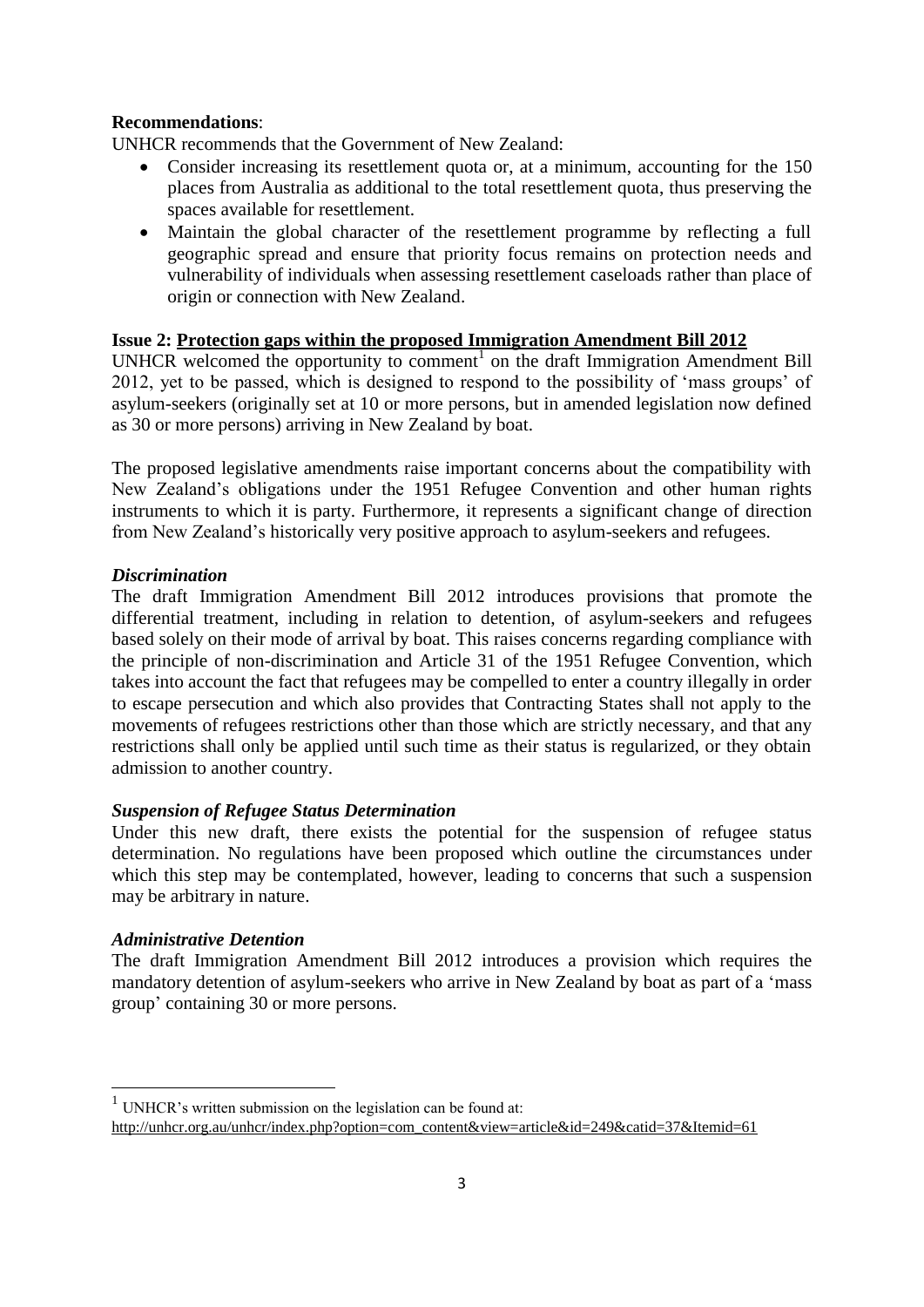Detention of asylum-seekers and refugees should normally be avoided and be a measure of last resort. Alternatives to detention should be sought and given preference, in particular for certain categories of vulnerable persons. If detained, asylum-seekers should be entitled to minimum procedural guarantees, including the possibility to contact and be contacted by UNHCR. *UNHCR's Guidelines on the Applicable Criteria and Standards relating to the Detention of Asylum-Seekers and Alternatives to Detention* highlight that "the position of asylum-seekers may differ fundamentally from that of ordinary migrants in that they may not be in a position to comply with the legal formalities for entry. They may, for example, be unable to obtain the necessary documentation in advance of their flight because of their fear of persecution and/or the urgency of their departure. These factors, as well as the fact that asylum-seekers have often experienced traumatic experiences, need to be taken into account in determining any restrictions on freedom of movement based on illegal entry or presence."<sup>2</sup>

UNHCR associates itself with the recommendation of the Committee on the Elimination of Racial Discrimination, which called upon New Zealand to *"[…] ensure that the Immigration Amendment Bill of 2012 accords to international standards in the treatment of persons in need of international protection so that it does not unfairly and arbitrarily discriminate against asylum seekers.*" 3

#### *Policy Changes*

UNHCR also has concerns with the policy changes announced by the Government of New Zealand, which would follow if the Immigration Amendment Bill 2012 were to be enacted.

Specifically, these new policy changes would include a requirement that persons already recognized as refugees would have to re-establish their need for international protection three years after the original determination and that permanent residency would not be approved until this reassessment is finalized. This new procedure does not provide finality and certainty for refugees and does not correctly reflect the cessation clauses of the 1951 Refugee Convention.

Additionally, the new policy changes propose differential treatment for asylum-seekers arriving by boat as part of a 'mass arrival' with regard to family reunification, as during the 3 year period prior to a refugee's status being reassessed and then finalized, the refugee is unable to apply for family reunification with immediate family members.

### **Recommendations**:

UNHCR recommends that the Government of New Zealand:

 Revise the draft Immigration Amendment Bill 2012 to ensure that considerations of deterrence and penalty are excised entirely from the operative parts of the Bill and that only elements that are genuinely required to meet the operational exigencies of a mass arrival are included.

*Discrimination* 

1

<sup>2</sup> UN High Commissioner for Refugees, Guidelines on the Applicable Criteria and Standards relating to the Detention of Asylum-Seekers and Alternatives to Detention, 2012, available at: <http://www.unhcr.org/refworld/docid/503489533b8.html>

 $3$  Committee on the Elimination of Racial Discrimination, CERD/C/NZL/CO/18-20, 82<sup>nd</sup> session, 1 March 2013, para. 20, available at: [http://www2.ohchr.org/english/bodies/cerd/docs/co/CERD-C-NZL-CO-18-20\\_en.pdf](http://www2.ohchr.org/english/bodies/cerd/docs/co/CERD-C-NZL-CO-18-20_en.pdf)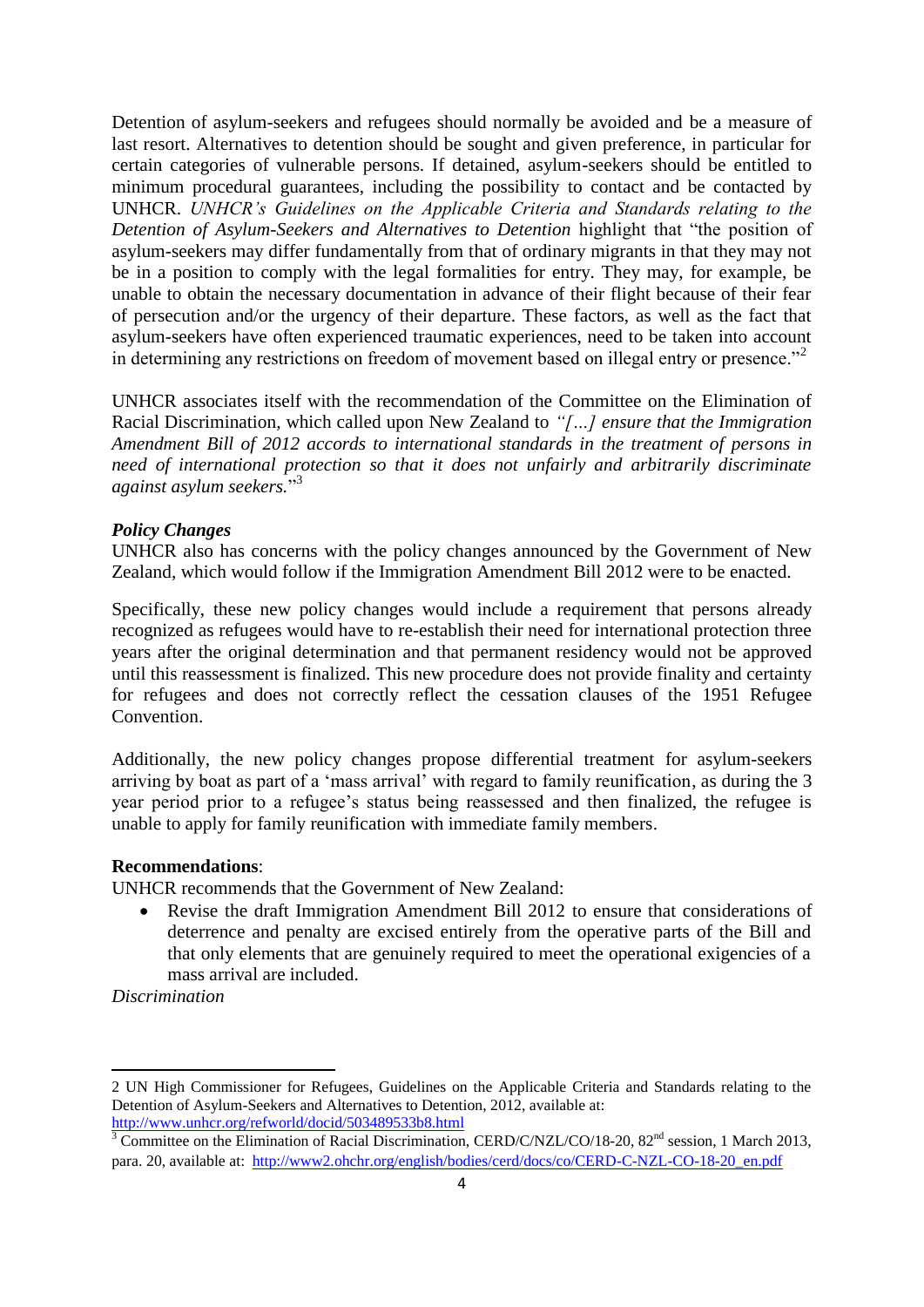• Take steps to ensure that, if passed, the draft Immigration Amendment Bill 2012 does not provide for differential treatment of refugees and asylum-seekers based on their mode of arrival which is arbitrary or unreasonable.

*Suspension of refugee status determination*

- Ensure that any suspension of refugee status determination be strictly time-bound and objectively justified.
- Take steps to ensure that the decision to suspend refugee status determination is done within a procedural framework and accompanied by procedural safeguards.
- Ensure that the use of a suspension is not done for the purpose of deterrence or penalty.

## *Administrative Detention*

- Ensure that the detention of asylum-seekers is only used as a last resort, and where necessary, for as short a period as possible and apply alternatives to detention. Decisions to detain must be made following an individualized assessment of risk, not a group-based category based on the manner of arrival.
- Ensure that the decision to detain an asylum-seeker is based on an individual assessment and not the circumstances of their arrival.

### *Policy changes*

 Facilitate a process through which refugees can acquire permanent residency with certainty and within a reasonable time so that they can have finality and integrate into society.

## **Issue 3: Protection gaps with the proposal to transfer asylum-seekers to 'regional processing centres'**

At the time of the announcement that New Zealand would take 150 refugees from Australia, the Government of New Zealand also indicated that it might, subject to enabling legislation, consider transferring any asylum-seekers who arrived by boat to New Zealand to so-called 'regional processing centres' in Papua New Guinea (Manus Island) and Nauru.

In this regard, UNHCR again associates itself with the recommendation of the UN Committee on the Elimination of Racial Discrimination, which urged New Zealand to "[…] *refrain from sending asylum-seekers to the Australian off-shore detention facilities until the conditions meet international standards*."<sup>4</sup>

UNHCR observes that this proposal raises serious concerns. UNHCR has found serious shortcomings at the Nauru and PNG processing centres to which asylum-seekers have been transferred, including in reception conditions and delays in establishing legal frameworks for refugee status determination.

UNHCR's position has always been for all asylum-seekers arriving into a country's territory to be given full access to a full and efficient refugee status determination process in that country. This would be consistent with general practice, and in line with the principle of nondiscrimination.

### **Recommendation:**

1

<sup>4</sup> Committee on the Elimination of Racial Discrimination, CERD/C/NZL/CO/18-20, 82nd session, 1 March 2013, para. 21, available at: [http://www2.ohchr.org/english/bodies/cerd/docs/co/CERD-C-NZL-CO-18-](http://www2.ohchr.org/english/bodies/cerd/docs/co/CERD-C-NZL-CO-18-20_en.pdf) [20\\_en.pdf](http://www2.ohchr.org/english/bodies/cerd/docs/co/CERD-C-NZL-CO-18-20_en.pdf)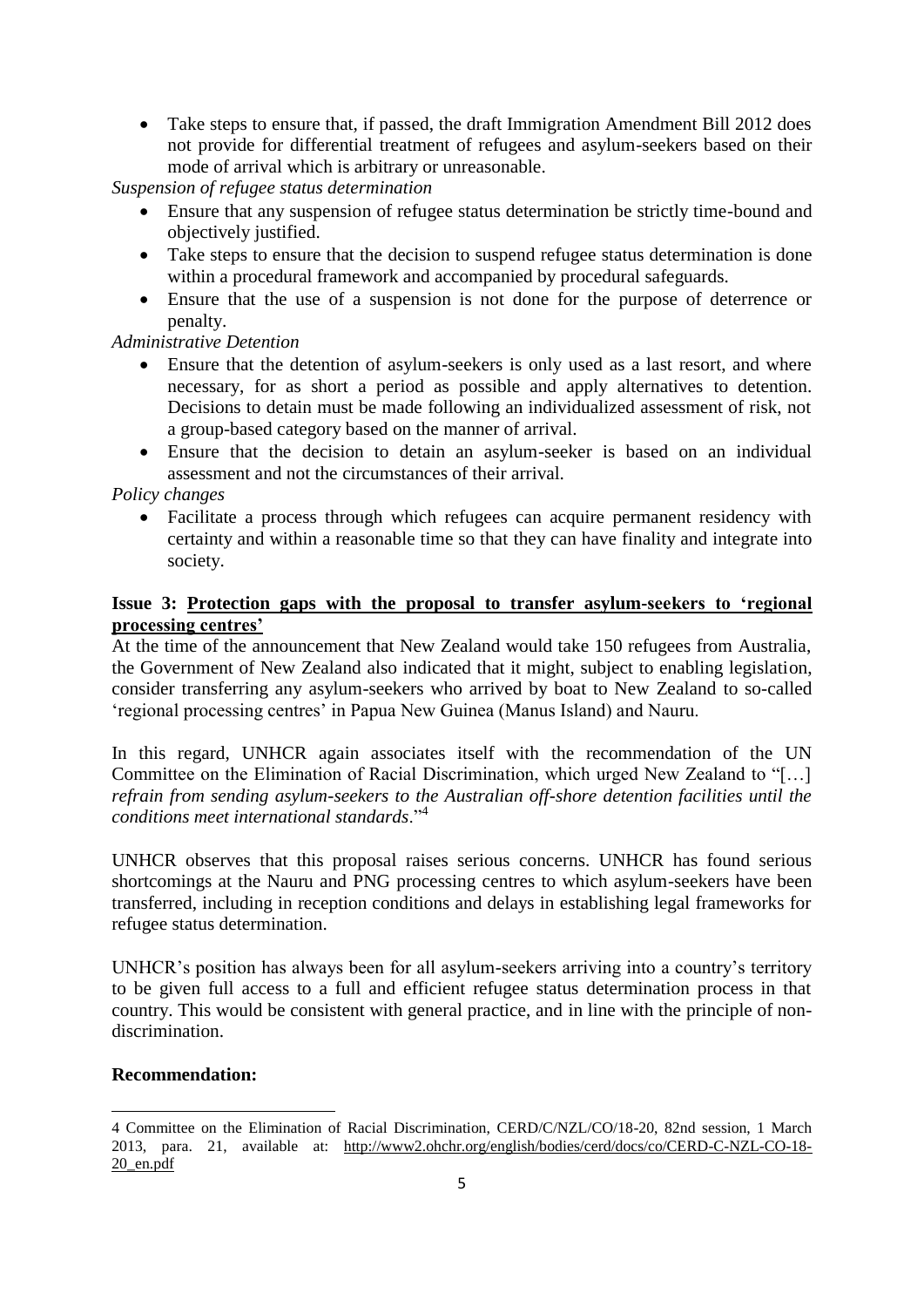UNHCR recommends that any asylum-seekers arriving to New Zealand, whether by sea or air, be given access to the full refugee status determination process in New Zealand.

#### **Issue 4: Prevention of Statelessness and Protection of Stateless Persons**

UNHCR acknowledges the Government of New Zealand's efforts to contribute to the prevention of statelessness through its accession to the 1961 Convention and welcomes several safeguards against statelessness found in the *Citizenship Act 1977*, which meet New Zealand's obligations to prevent and reduce statelessness under the 1961 Convention*.* However, UNHCR has observed that the protection that ensures that foundlings found abandoned in New Zealand are granted New Zealand citizenship only applies to newborn children and does not also extend to older foundlings who are unable to communicate information needed to identify their parents or place of birth. Although children who fall in that category may be granted nationality as a special case, under section 9(1) of the Act, that power is discretionary.<sup>5</sup>

Accession to the *1954 Convention relating to the Status of Stateless Persons* would assist the Government of New Zealand in establishing a framework for the treatment of stateless persons and provide such persons with stability and security, as well as ensure that certain basic rights and needs are met. These include, but are not limited to, the right to education, employment, housing and public relief. Importantly, the 1954 Convention also guarantees stateless persons a right to identity and travel documents and to administrative assistance.

### **Recommendations**:

UNHCR recommends that the Government of New Zealand:

- Review domestic legislation and practices to ensure that the safeguard to foundlings apply to "all young children who are not yet able to communicate accurately information pertaining to the identity of their parents or their place of birth", in accordance with *Guidelines on Statelessness No.4: Ensuring Every Child's Right to Acquire a Nationality through Article 1-4 of the 1961 Convention on the Reduction of Statelessness*. 6
- Accede to the *1954 Convention relating to the Status of Stateless Persons*.
- Establish a formal statelessness determination procedure in national legislation to better identify and protect stateless individuals in a migratory context.

**Human Rights Liaison Unit Division of International Protection UNHCR June 2013**

<sup>&</sup>lt;sup>5</sup> Section 9(2) provides that in considering whether to authorize the grant of New Zealand citizenship to any person under s  $9(1)$ , the Minister: (a) may have regard to such of the requirements of s  $8(2)$  (as subject to s  $8(3)$ ) to (9)) as the Minister thinks fit; and (b) must have regard to the requirements of s 9A(1) (but subject to the Minister's discretion under s 9A(2) and (3)).

<sup>6</sup> UN High Commissioner for Refugees, Guidelines on Statelessness No. 4: Ensuring Every Child's Right to Acquire a Nationality through Articles 1-4 of the 1961 Convention on the Reduction of Statelessness, 21 December 2012, HCR/GS/12/04, available at:<http://www.refworld.org/docid/50d460c72.html>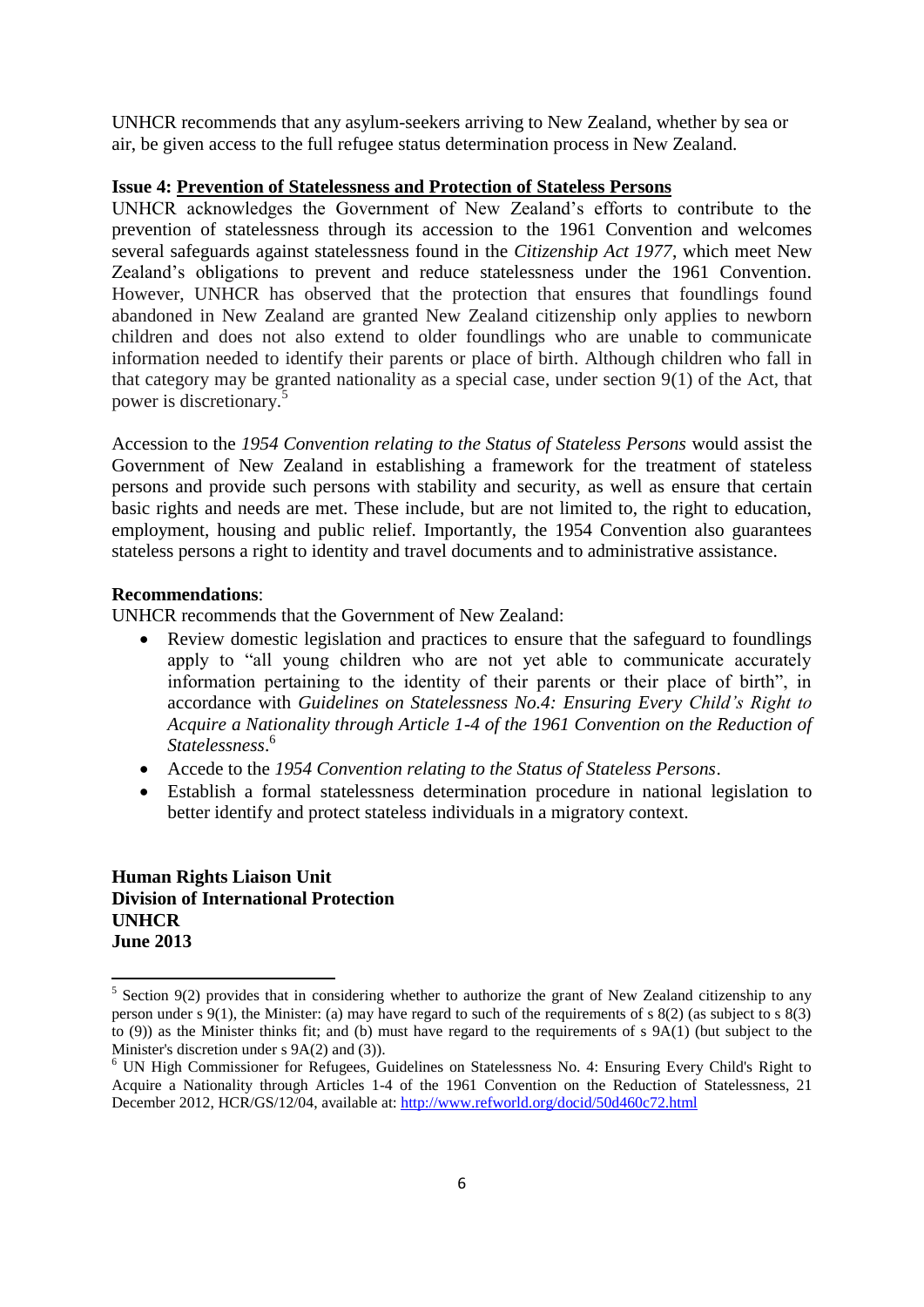# **ANNEX**

## **Excerpts of Concluding Observations and Recommendations from UN Treaty Bodies -**

## **Universal Periodic Review:**

# **New Zealand**

We would like to bring your attention to the following excerpts from **UN Treaty Monitoring Bodies' Concluding Observations and Recommendations** relating to issues of interest and persons of concern to UNHCR with regards to New Zealand.

## **Committee on the Elimination of Racial Discrimination**

CERD/C/NZL/CO/18-20, 82<sup>nd</sup> Session 1 March 2013

## **Positive aspects**

3. The Committee notes with appreciation the numerous legislative and policy developments which have taken place in the State party since its last report to combat racial discrimination, including:

(a) The Immigration Act of 2009 that entered into force on 29 November 2010, which removed barriers for foreign national children to access education and limited the situations in which asylum seekers may be detained.

4. Numerous valuable programmes, strategies and other initiatives aimed at improving ethnic relations and raising the awareness of the population with regard to racial discrimination, integration, tolerance and multiculturalism, including the Youth Employment Package, the Alcohol and Other Drugs Courts, the New Zealand Police ethnic strategy and recommendations included in the study "A Fair Go for All?"

## **Political racist speech**

10. The Committee regrets the recent inflammatory remarks by a Member of Parliament vilifying persons from Central Asia or the Middle East based on their skin colour and country of origin as well as their religion, but welcomes the strong criticism of such statements by the Minister of Justice and Ethnic Affairs and the Race Relations Commissioner, among others, as well as the unanimous resolution passed by the Parliament reaffirming the State party's commitment to preserving an inclusive multi-ethnic society (arts. 4, 5 and 7).

**The Committee urges the State party to intensify its efforts to promote ethnic harmony through, inter alia, raising awareness in order to combat existing stereotypes and prejudices against certain ethnic and religious groups.**

# **Detention of asylum seekers**

20. The Committee notes the intention by the State party to table the Immigration Amendment Bill of 2012, which provides for the mandatory detention of asylum seekers and persons falling within the ambit of the statutory definition of a "mass arrival", namely, those arriving in a group of more than  $10<sup>7</sup>$  The Committee is concerned that this provision may

<sup>.</sup>  $<sup>7</sup>$  This provision has been amended to now reflect that is concern groups of 30 or more.</sup>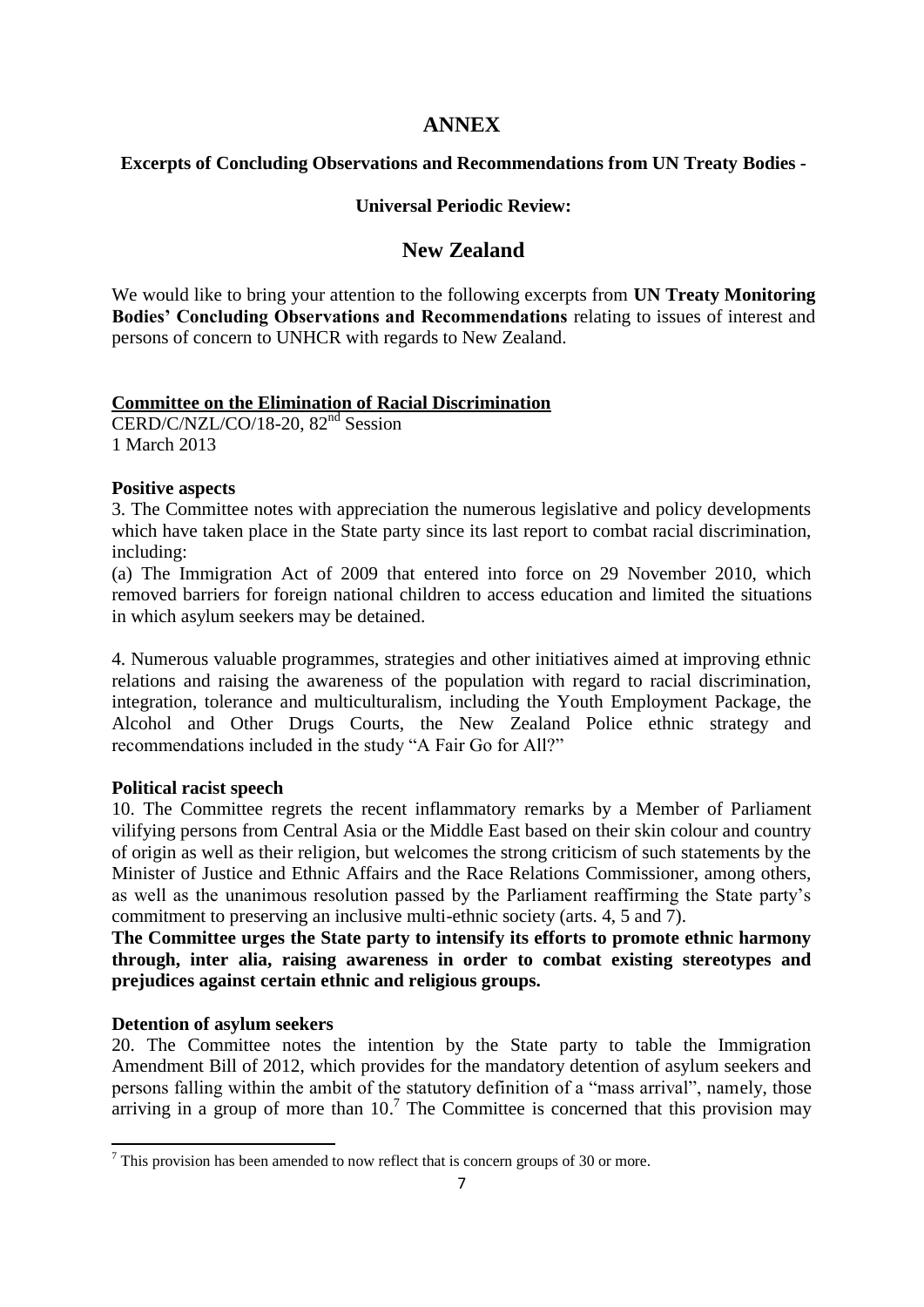have the effect of depriving persons who are in need of international protection of their liberty solely based on the manner of their arrival in the State party (arts. 2 and 5).

**The Committee recalls its General Recommendation No. 30 (2004) on discrimination against non-citizens and reiterates its position that State parties to the Convention should ensure the security of non-citizens, in particular with regard to arbitrary detention. The Committee urges the State party to ensure that the Immigration Amendment Bill of 2012 accords to international standards in the treatment of persons in need of international protection so that it does not unfairly and arbitrarily discriminate against asylum seekers.**

21. The Committee welcomes the State party's decision to admit 150 asylum seekers from Australian off-shore refugee detention centers located in Papua New Guinea and Nauru. However, the Committee is concerned at reports that the State party is considering sending future asylum seekers to the said facilities, which has been criticized by the UNHCR because of the conditions under which asylum seekers are detained and because of other problems (arts. 2 and 5).

**The Committee urges the State party to refrain from sending asylum seekers to the Australian off-shore detention facilities until the conditions meet international standards.**

## **Committee on Economic, Social and Cultural Rights**

 $E/C.12/NZL/CO/3$ ,  $48<sup>th</sup>$  Session 7 May 2012

### **Positive aspects**

5. The Committee welcomes the range of measures taken by the State party to promote the realization of economic, social and cultural rights, noting the following in particular:  $[\dots]$ 

(b) The entitlements for refugees and asylum-seekers introduced under the Immigration Act 2009;

### **Committee on the Rights of the Child**

 $CRC/C/NZL/CO/3-4$ , 56<sup>th</sup> Session 19 January 2011

### **Education, including vocational training and guidance**

44. The Committee notes with appreciation the numerous efforts of the State party in the sphere of education, including the new Education Amendment Act and Maori Education strategy (2008-2012). The Committee also welcomes the legal guarantee of access to free education accorded to undocumented children. However, the Committee is concerned that several groups of children have problems being enrolled in school or continuing or reentering education, either in regular schools or alternative educational facilities, and cannot fully enjoy their right to education, notably children with disabilities (children with special educational needs), children living in rural areas, Maori, Pacific and minority children, asylum-seeking children, teenage mothers, dropouts and non-attendees for different reasons. Furthermore, the Committee is concerned: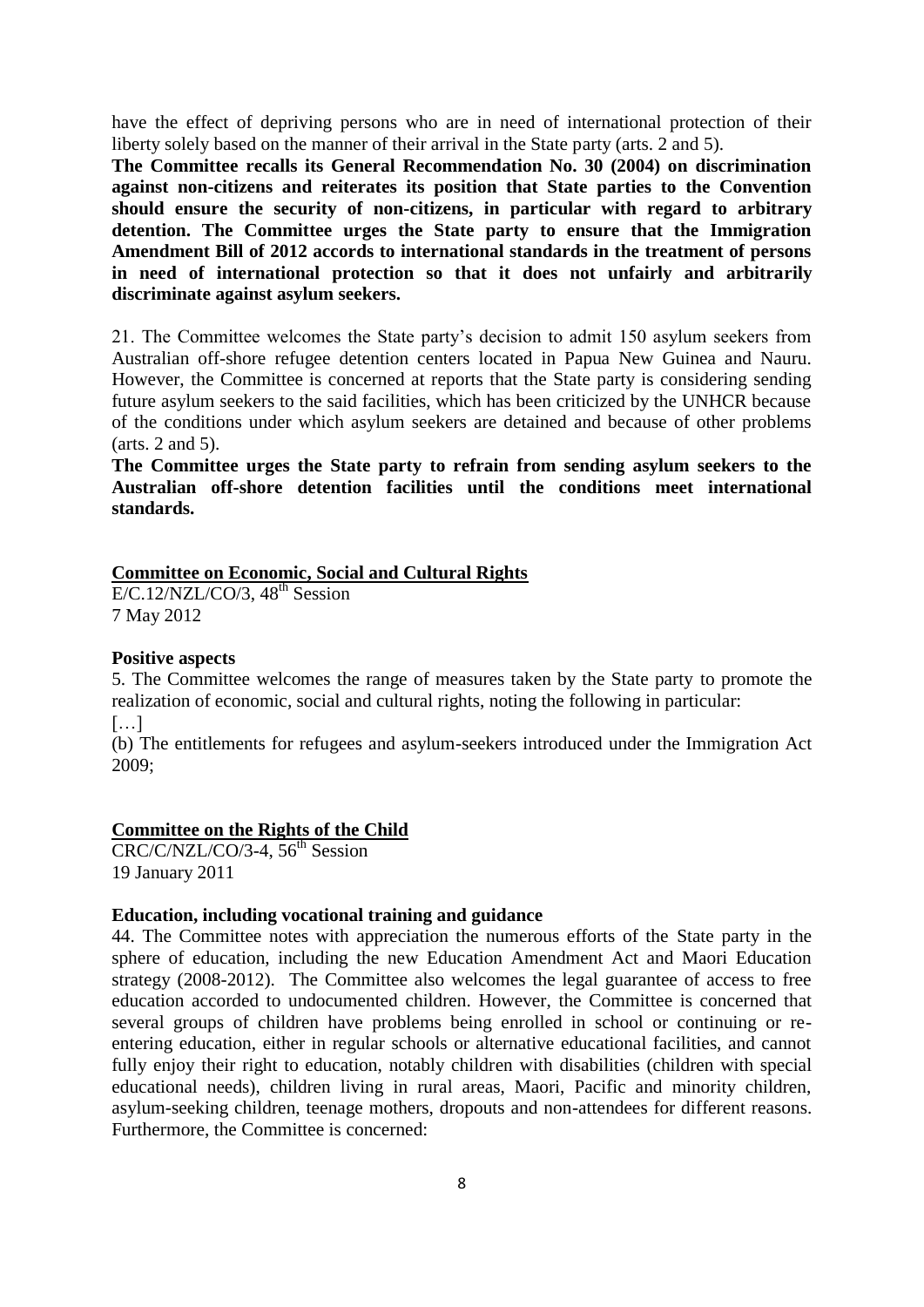(a) That only 20 hours of free early childhood education and care are available and that there is limited access for many children, especially those in need;

(b) That many public schools are pressuring parents to make "donations";

(c) That bullying is a serious and widespread problem, which may hinder children's attendance at school and successful learning; and

(d) At the number of school suspensions and exclusions and that it affects in particular children from groups which in general are low on school achievement.

**45. The Committee recommends that the State party:**

**(a) Ensure that all children have access to high quality early childhood education and care that, at a minimum, is free for socially disadvantaged families and children;**

**(b) Continue and strengthen its efforts to reduce negative effects of the ethnic (cultural, regional) and social background of children on their enrollment and attendance in school;**

**(c) Invest considerable additional resources in order to ensure the right of all children, including children from all disadvantaged, marginalized and school-distant groups, to a truly inclusive education;**

**(d) Use the disciplinary measure of permanent or temporary exclusion as a means of last resort only, reduce the number of exclusions and ensure the presence of social workers and educational psychologists in school in order to help children at risk with their schooling**

**(e) Take steps to ensure that parents are not pressured into making donations to schools and that children are not stigmatized if their parents do not, or are unable to, make such donations; and** 

**(f) Further intensify its efforts to eliminate bullying and violence in schools, including through teaching human rights, peace and tolerance.**

#### **Committee against Torture**

CAT/C/NZL/CO/5, 42<sup>nd</sup> Session 1 May 2009

#### **Non-refoulement and detention of asylum seekers and undocumented migrants**

6. While noting that the Immigration Bill has incorporated the language of article 3 of the Convention, the Committee notes with concern that asylum-seekers and undocumented migrants continue to be detained in low security and correctional facilities. The Committee is further concerned at the continued issuance of security-risk certificates under the Immigration Act, which could lead to a breach of article 3 of the Convention, as the authorities may remove or deport a person deemed to constitute a threat to national security, without having to give detailed reasons or disclose classified information to the person concerned. The Committee is also concerned that the use of classified information by the State Party for purposes of detention of asylum seekers and undocumented migrants may result in a violation of their fundamental rights to due process, and may expose them to removal to countries where they might be at risk of torture. (arts. 2 and 3)

**The State party should consider putting an end to the practice of detaining asylumseekers and undocumented migrants in low security and correctional facilities, and ensure that grounds upon which asylum may be refused remain in compliance with international standards, especially the 1951 Convention relating to the Status of Refugees. Where there is a risk that a person may be subject to torture if returned to his or her country of origin, the State party should undertake a thorough assessment of his**